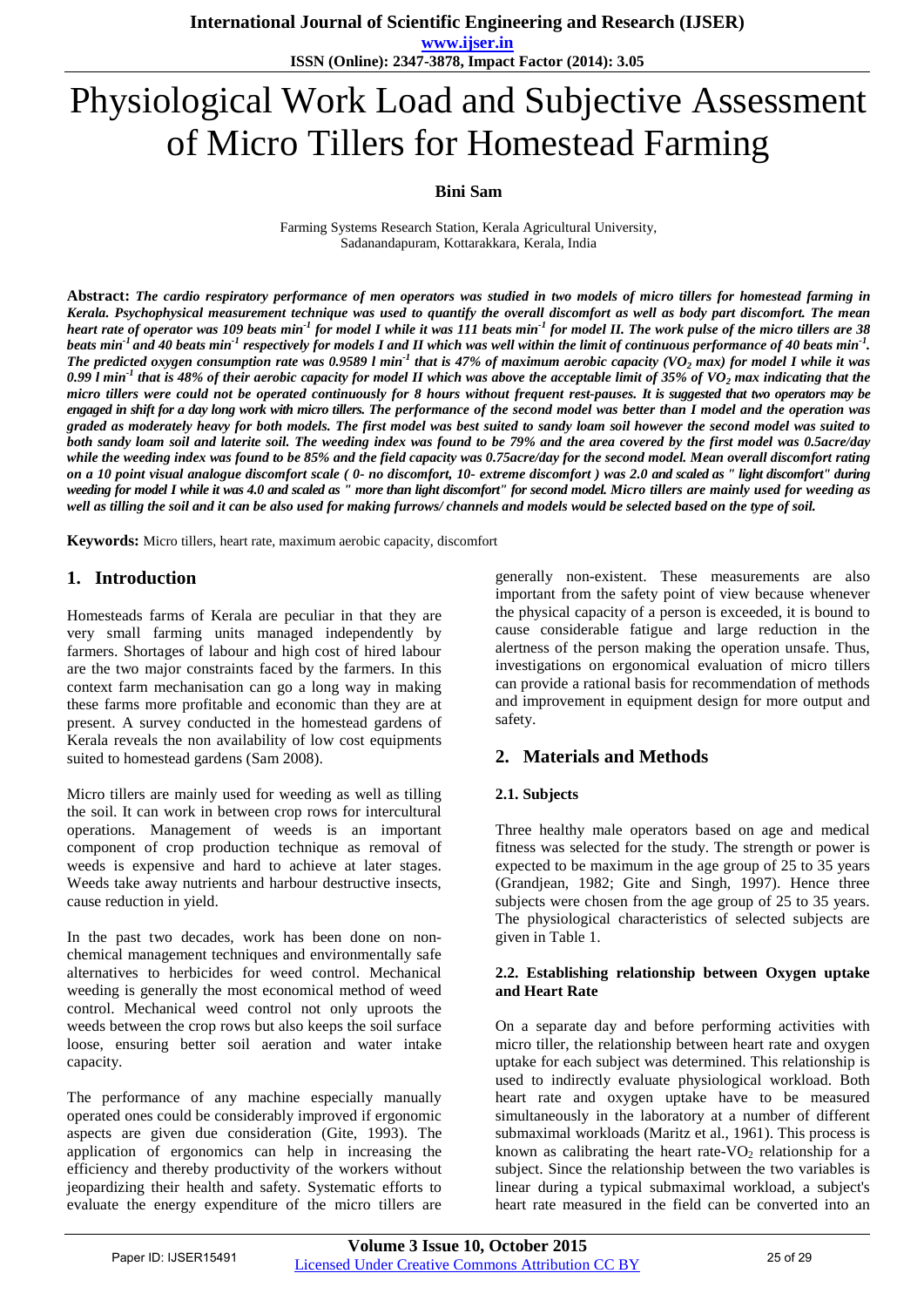estimate of oxygen uptake by referring to the laboratory data. The selected three subjects were calibrated in the laboratory by measuring oxygen consumption and heart rate simultaneously while running on the treadmill to arrive at the relationship between heart rate and oxygen consumption. The oxygen consumption was measured using Benedict-Roth spirometer and the heart beat rate was recorded using computerized heart rate monitor (Polar make).

| $Sl$ .No:      | Variable                                | <b>Subjects</b> |        |        |
|----------------|-----------------------------------------|-----------------|--------|--------|
|                |                                         |                 | Н      | Ш      |
|                | Age, years                              | 28              | 25     | 32     |
|                | Body weight, kg                         | 65              | 52     | 70     |
| 3              | Height, m                               | 1.65            | 1.63   | 1.83   |
| $\overline{4}$ | Resting heart rate, beats<br>$min^{-1}$ | 60              | 69     | 69     |
| 5              | ECG                                     | Normal          | Normal | Normal |
| 6              | Blood pressure, mm of Hg                | 120/80          | 120/   | 120/   |
|                |                                         |                 | 80     | 80     |

**Table 1:** Physiological characteristics of participants

## **2.3. Field Layout Experiments**

The experiment was conducted at Farming Systems Research Station, Sadanandapuram. The micro tillers were put in proper test condition before conducting the tests. All the three subjects were equally trained in the operation of the micro tillers. They were asked to report at the work site at 7.30 am and have a rest for 30 minutes before starting the trial. To minimize the effects of variation, the treatments were given in randomized order. All the subjects used similar type of clothing. The subjects were given information about the experimental requirements so as to enlist their full cooperation.

The heart rate was measured and recorded using computerized heart rate monitor for the entire work period. Each trial started with taking five minutes data for physiological responses of the subjects while resting on a stool under shade. They were then asked to operate the micro tiller (already started by another person) for duration of 15 minutes. As per the studies of Tiwari and Gite, 2002 and Vidhu, 2001, the duration of measurement was fixed as 15 minutes and same procedure was repeated to replicate the trials for all the selected subjects.

## **2.4. Data Analysis**

The stabilized values of heart rate for each subject from  $6<sup>th</sup>$ to  $15<sup>th</sup>$  minute of operation were used to calculate the mean value for micro tillers. From the mean values of heart rate (HR) observed during the trials, the corresponding values of oxygen consumption rate  $(VO<sub>2</sub>)$  of the subjects were predicted from the calibration curves of the subjects. The energy costs of the operations were computed by multiplying the value of oxygen consumption (mean of the values of three subjects) by the calorific value of oxygen as 20.88 kJ lit-1 (Nag et al., 1980). The energy cost of the subjects thus obtained was graded as per the tentative classification of strains in different types of jobs given in ICMR report as shown in Table 2 (Vidhu, 2001).

**Table 2:** Tentative classification of strains (ICMR) in different types of jobs

|                     | Physiological response  |                       |                   |  |  |
|---------------------|-------------------------|-----------------------|-------------------|--|--|
| Grading             | Heart rate              | Oxygen                | Energy            |  |  |
|                     | (beats min <sup>-</sup> | uptake,               | expenditure, kcal |  |  |
|                     |                         | lit min <sup>-1</sup> | $min^{-1}$        |  |  |
| Very light          | < 75                    | < 0.35                | < 1.75            |  |  |
| Light               | 75-100                  | $0.35 - 0.70$         | 1.75-3.5          |  |  |
| Moderately<br>heavy | 100-125                 | $0.70 - 1.05$         | $3.5 - 5.25$      |  |  |
| Heavy               | 125-150                 | $1.05 - 1.40$         | 5.25-7.00         |  |  |
| Very heavy          | 150-175                 | 1.40-1.75             | 7.00-8.75         |  |  |
| Extremely<br>heavy  | >175                    | >1.75                 | >8.75             |  |  |

#### **2.5. Assessment of Postural Discomfort**

Assessment of postural discomfort included overall discomfort rating (ODR) and body part discomfort score (BPDS). After 30 minutes of resting, the subject was asked to operate micro tillers for duration of two hours.

# **2.5.1. Overall Discomfort Rating (ODR)**

For the assessment of ODR**,** a 10 - point psychophysical rating scale  $(0 - no$  discomfort,  $10 - ext$ reme discomfort) was used which is an adoption of Corlett and Bishop (1976) technique. A scale of 70 cm length was fabricated having 0 to 10 digits marked on it equidistantly (Figure.1). A movable pointer was provided on the scale to indicate the rating.



**Figure 1:** Visual analogue discomfort scale for assessment of overall body discomfort

At the ends of each trial subjects were asked to indicate their overall discomfort rating on the scale. The overall discomfort ratings given by each of the three subjects were added and averaged to get the mean rating.

## **2.5.2 Body Part Discomfort Score (BPDS)**

To measure localized discomfort, Corlett and Bishop (1976) technique was used. In this technique the subject's body is divided into 27 regions as shown in Figure.2. It has been successfully used by others for agriculture workers in other studies (Kumar, 1990 and Tiwari et al., 2005). A body mapping similar to that of Figure.2 was made to have a real and meaningful rating of the perceived exertion of the subject. The subject was asked to mention all body parts with discomfort, starting with the worst and the second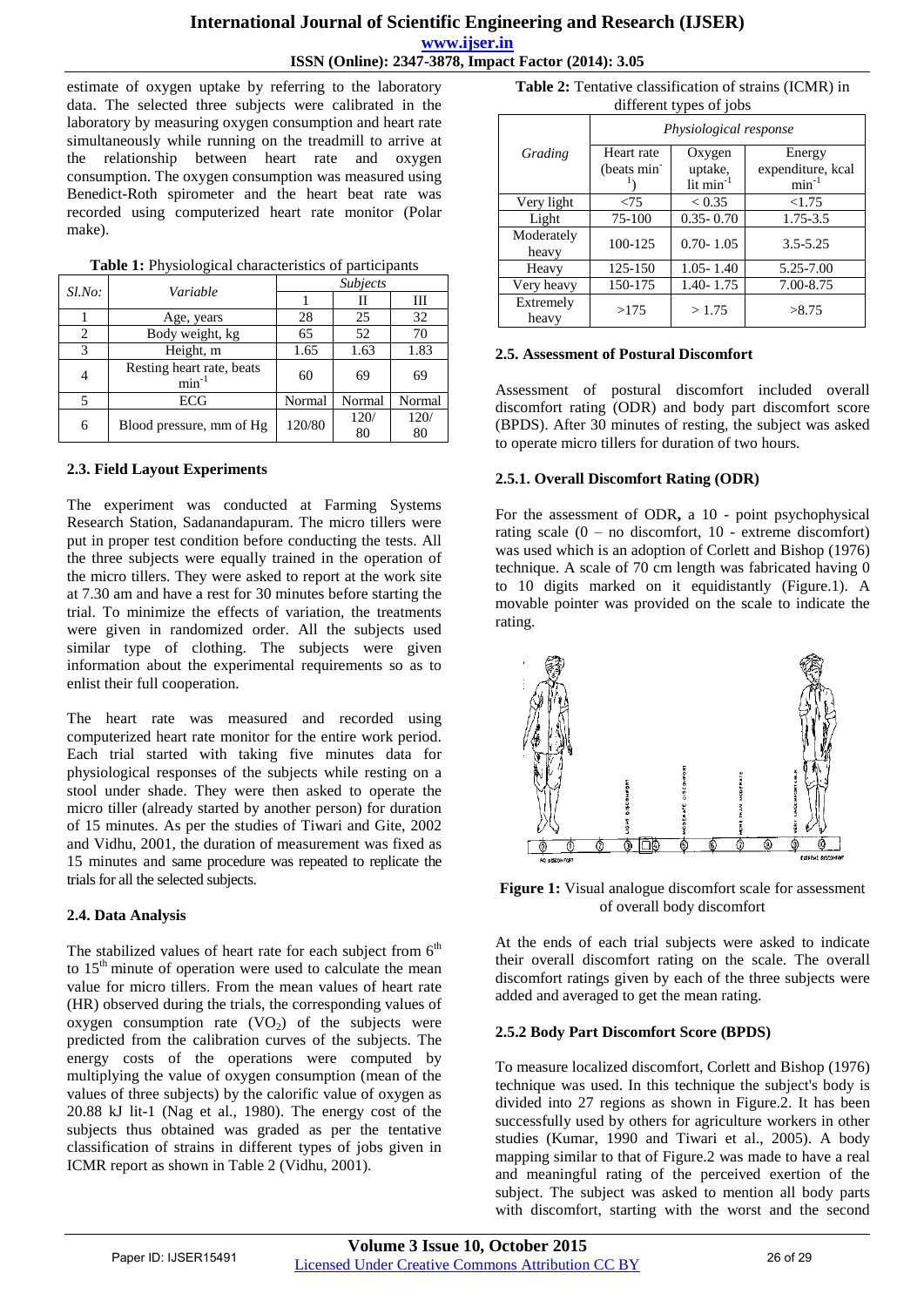**www.ijser.in ISSN (Online): 2347-3878, Impact Factor (2014): 3.05**

worst and so on until all parts have been mentioned. The subject was asked to fix the pin on the body part in the order of one pin for maximum pain, two pins for next maximum pain and so on. The number of different groups of body parts which are identified from extreme discomfort to no discomfort represented the number of intensity levels of pain experienced. Each separately reported group can be seen as being separated by a recognizable difference in the level of discomfort. The body part discomfort score of each subject was the rating multiplied by the number of body parts corresponding to each category. The total body part score for a subject was the sum of all individual scores of the body parts assigned by the subject. The body discomfort score of all the subjects was added and averaged to get a mean score.



**Figure.2:** Regions for evaluating body part discomfort score

Weeding index was calculated by using the following formula (Anon 1985).

e = [(W<sup>1</sup> – W2)/W1] x 100 ………….. (1)

Where,

 $e$  = weeding Index, per cent  $W_1$ = number of weeds/m<sup>2</sup> before weeding  $W_2$  = number of weeds/m<sup>2</sup> after weeding

Higher the value (e) means the weeder is more efficient to remove the weeds.

# **3. Results and Discussion**

## **3.1. Calibration Process**

By using the data on heart rate and oxygen consumption rate, calibration chart was prepared with heart rate as the abscissa and the oxygen uptake as the ordinate for the selected three subjects.

It is observed that the relationship between the heart rate and oxygen consumption of the subjects was found to be linear for all the subjects. This linear relationship defers from one individual to another due to physiological differences of individuals (Kroemer *et al.,* 2000). The relationship between the two parameters oxygen consumption  $(Y)$  and heart rate  $(X)$  was expressed by the following linear equations.

For subject I, Y = 0.0152X - 0.8824 ( $R^2$  = 0.9628) -- (1) For subject II, Y=0.0199X - 1.2505 ( $\mathbb{R}^2 = 0.9849$ ) -- (2) For subject III, Y=0.0156X - 0.7415 ( $R^2 = 0.9575$ )-- (3)

Where,

 $Y = Oxygen consumption, 1 min<sup>-1</sup>$  $X =$  Heart rate, beats min<sup>-1</sup>

It is observed that  $R^2$  value (coefficient of determination) was very high for all the subjects which indicated that a good fit was arrived between oxygen consumption and heart rate. The variation in oxygen consumption was accounted by 96.28% by the heart rate for subject I, 98.49 % for subject II and 95.75% for subject III respectively.

## **3.2. Energy Cost of Operation**

The average working heart rate of the operator was 109 beats  $min^{-1}$  for model I (Figure 3) and the corresponding value of oxygen consumption rate predicted from the calibration chart was 0.9589 1 min<sup>-1</sup>. The corresponding energy expenditure was 20.02 kJ min<sup>-1</sup>. Based on the mean energy expenditure, the operation was graded as "Moderately heavy" for model I. The mean heart rate of the male operator was  $111$  beats min<sup>-1</sup> for model II (Figure 4), hardly 2 % higher than first model. The oxygen consumption rate was  $0.99 \, 1 \, \text{min}^{-1}$  and the corresponding energy expenditure was  $20.67 \text{ kJ min}^{-1}$  for this model. However the performance of this second model was better than I model and the operation was graded as moderately heavy as in first model. The first model was best suited to sandy loam soil however the second model was suited to both sandy loam soil and laterite soil. The weeding index was found to be 79% and the area covered by the first model was 0.5acre/day while the weeding index was found to be 85% and the area covered by was 0.75acre/day for the second model. Both the micro tillers can be used for making furrows/ channels and models would be selected based on the type of soil. The micro tillers were best suited for kitchen garden and for women labourers. Both the machines require 1 litre petrol to cover 1 hr.



**Figure 3:** Photographic view of Power weeder (Model I)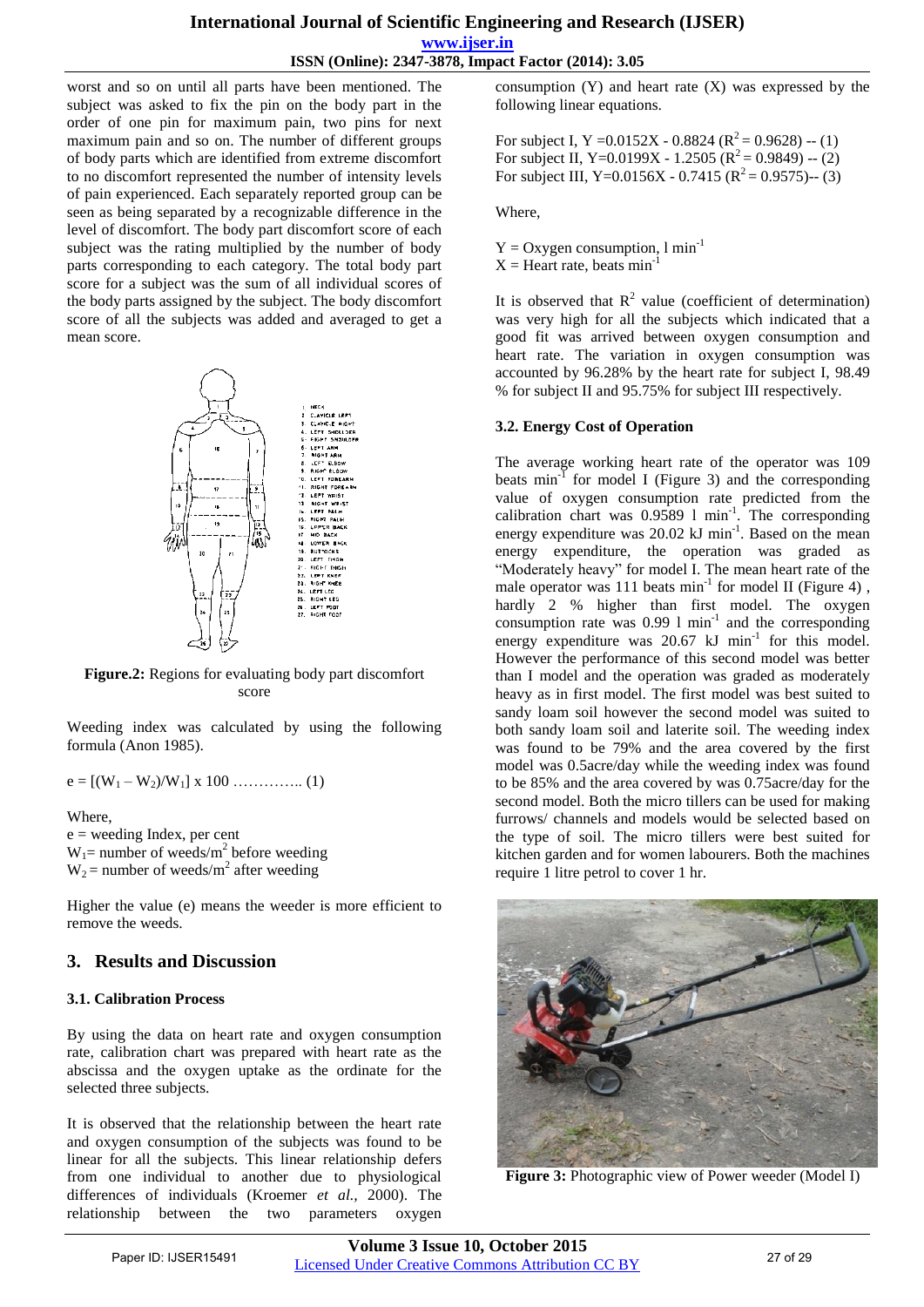**ISSN (Online): 2347-3878, Impact Factor (2014): 3.05**



**Figure 4:** Photographic view of Power weeder (Model II)

#### **3.3. Acceptable Workload (AWL)**

To ascertain whether the operations selected for the trails were within the acceptable workload (AWL), the oxygen uptake in terms of  $VO<sub>2</sub>$  max (%) was computed. Saha et al. (1979) reported that 35% of maximum oxygen uptake (also called maximum aerobic capacity or  $VO<sub>2</sub>$  max) can be taken as the acceptable work load (AWL) for Indian workers which is endorsed by Nag et al, 1980 and Nag and Chatterjee, 1981. The oxygen uptake corresponding to the computed maximum heart rate in the calibration chart gives the maximum aerobic capacity  $(VO<sub>2</sub> max)$ .

Each subject's maximum heart rate was estimated by the following relationship (Bridger, 1995).

Maximum heart rate (beats  $min^{-1}$ ) = 200 - 0.65× Age in years

The mean oxygen uptake in terms of maximum aerobic capacity was calculated and it was 47 % and 48% respectively for the models tested and the value was above the acceptable limit of  $35\%$  of  $VO<sub>2</sub>$  max indicating that the micro tillers were could not be operated continuously for 8 hours without frequent rest-pauses.

## **3.4. Overall Discomfort Rating (ODR)**

Mean overall discomfort rating on a 10 point visual analogue discomfort scale ( 0- no discomfort, 10- extreme discomfort ) was 2.0 and scaled as " light discomfort" during weeding for model I while it was 4.0 and scaled as " more than light discomfort" for second model.

#### **3.5. Body Part Discomfort Score (BPDS)**

The majority of discomfort was experienced in the left shoulder and right shoulder for all the subjects and the body part discomfort score of subjects during weeding with micro tiller model I was 23.08. For model II, the majority of discomfort was experienced in the left shoulder and right shoulder, upper back, left and right palm for all the subjects and the body part discomfort score of subjects was 24.97.

#### **3.6. Limit of Continuous Performance (LCP)**

The work pulse ( $\triangle$  HR) was 38 beats min<sup>-1</sup> and it was well within the limit of continuous performance of 40 beats  $min<sup>1</sup>$ for model I while the work pulse was 40 beats  $min^{-1}$  for model II and was within the limit.

#### **3.7. Work Rest Cycle**

For every strenuous work in any field requires adequate rest to have an optimum work out put. Better performance results can be expected from both the operator and the worker only when proper attention is given for the work rest schedule for different operations.

The actual rest times taken for each subject were found from the heart rate response curves of respective operations. The rest time was measured from the cease of the operation till the heart rate of the subject reaches resting level. The rest time taken was averaged to arrive at the mean value for each selected implement.

The rest pause to the subject was calculated using the following formula as given by Pheasant (1991)

$$
R = \frac{T (E-A)}{E-B}
$$

Where.

 $R =$  Resting time (min)

 $T = Total working time/day (min)$ 

 $E =$  Energy expenditure during working task (kcal/min)

 $A = Average level of energy expenditure considered$ acceptable (kcal/min)

 $B =$  Energy expenditure during rest (kcal/min)

Average level of energy expenditure considered acceptable was 4 kcal min<sup>-1</sup>(Murrel, 1965).

Rest pause was calculated using the above formula as all the subjects operated continuously for the 30 min period and it was found that 8 min rest for model 1 and 9 min rest for model II could be provided to operator who was engaged in operating the equipment. The rest period calculated was also in agreement to the recovery heart rate of operator. If two operators are engaged with a machine in shift, it could be operated for day-long work.

# **4. Conclusions**

An ergonomic evaluation of two models of micro tillers were carried out at Farming Systems Research Station, Sadanandapuram, Kottarakkara, Kerala for weeding/ interculture in upland field . The physiological cost was found out and the mean working heart rate of operator was 109 beats min<sup>-1</sup> for model I while it was 111 beats min<sup>-1</sup> for model II. The operation was graded as "moderately heavy". The work pulse of the micro tillers are well within the limit of continuous performance of 40 beats  $min^{-1}$ . The oxygen uptake in terms of  $VO<sub>2</sub>$  max was above the acceptable limit of  $35\%$  of VO<sub>2</sub> max indicating that the micro tillers were